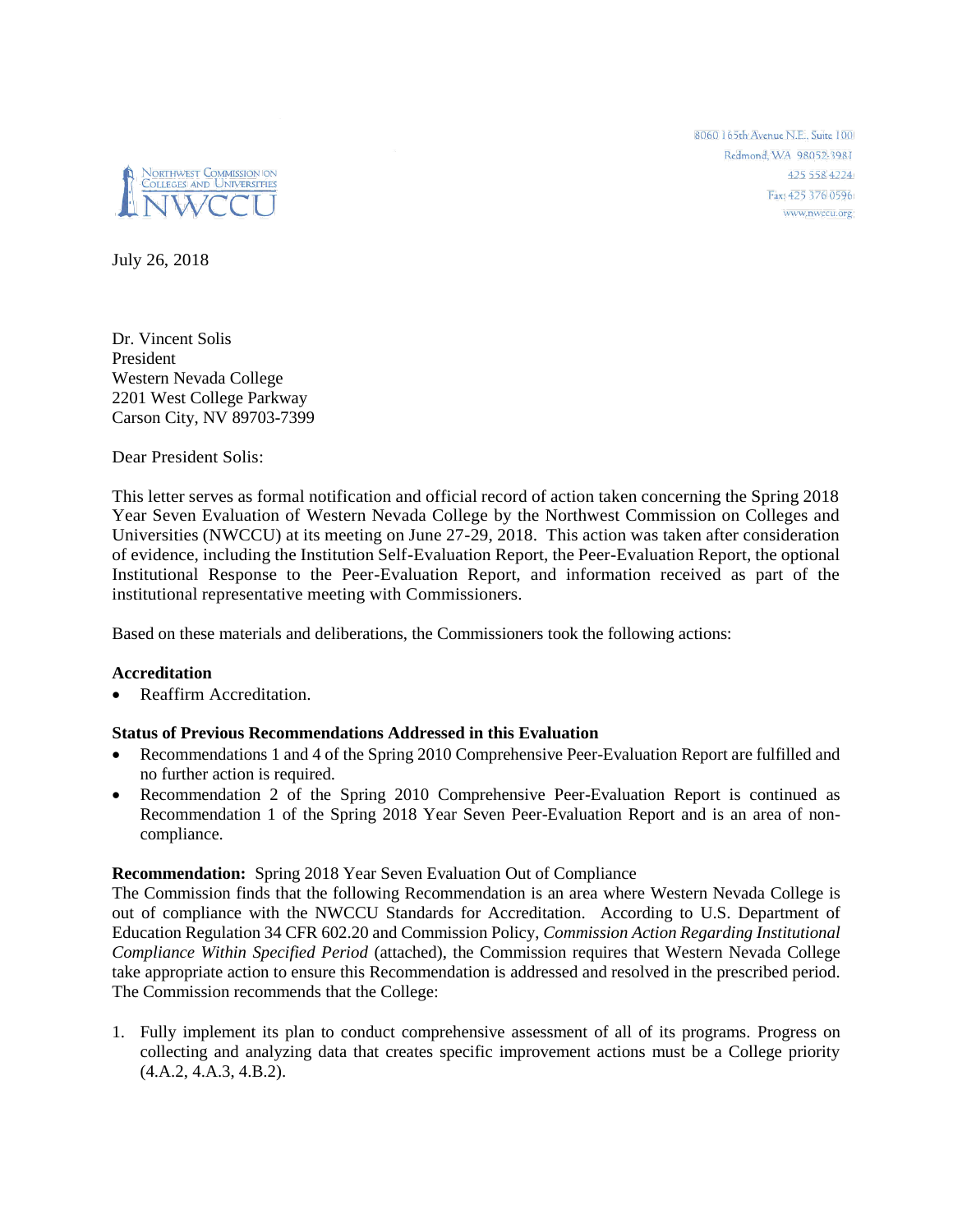Commission Action Letter – Western Nevada College July 26, 2018 Page 2 of 3

**Recommendations:** Spring 2018 Year Seven Evaluation In Need of Improvement The Commission recommends that the College:

- 2. Fully implement plans for catastrophic event(s) that significantly interrupts normal operations, resulting in a comprehensive continuity and recovery of operations plan (3.A.5).
- 3. Evaluate holistically the alignment, correlation, and integration of programs and services, develop comprehensive plans that articulate priorities and guide decisions, and utilize assessments results that are a) based on meaningful institutionally identified indicators of achievement, and b) used for improvement by informing planning, decision making, and allocation of resources and capacity (3.A.4, 4.A.4, 4.A.5, 4.B.1).

# **Required Follow-Up**

- Address Recommendations 2 and 3 of the Spring 2018 Year Seven Peer-Evaluation Report in an addendum to the Fall 2019 Mission and Core Themes Report.
- Address Recommendation 1 of the Spring 2018 Year Seven Peer-Evaluation Report in an Ad Hoc Report with a visit in Fall 2019.

# **Commendations:** Spring 2018 Year Seven Evaluation

The Commission commends Western Nevada College in particular for the following:

- 1. Securing external sources of funding to enhance and remodel academic and student support spaces.
- 2. The Administration's transparent communication with the campus community.
- 3. Faculty, staff, and administration resiliency in overcoming severe state funding cuts.
- 4. Investing in innovative strategies to increase access, such as Jump Start, Latino Cohort, Veteran's Resource Center, and reopening of the Fallon Nursing Program.
- 5. As One College Serving Many Communities as demonstrated by the Fallon Campus and its commitment to the community that it serves.

## **Future Evaluations**

- Mission and Core Themes Report in Fall 2019 to include an Addendum to address Recommendations 2 and 3 of the Spring 2018 Year Seven Peer Evaluation Report.
- Ad Hoc Report in Fall 2019 with a visit to address Recommendation 1 of the Spring 2018 Year Seven Peer-Evaluation Report.
- Mid-Cycle Self-Evaluation and visit in Spring 2021.
- Mission Fulfillment and Sustainability Self-Evaluation and visit in Spring 2025.